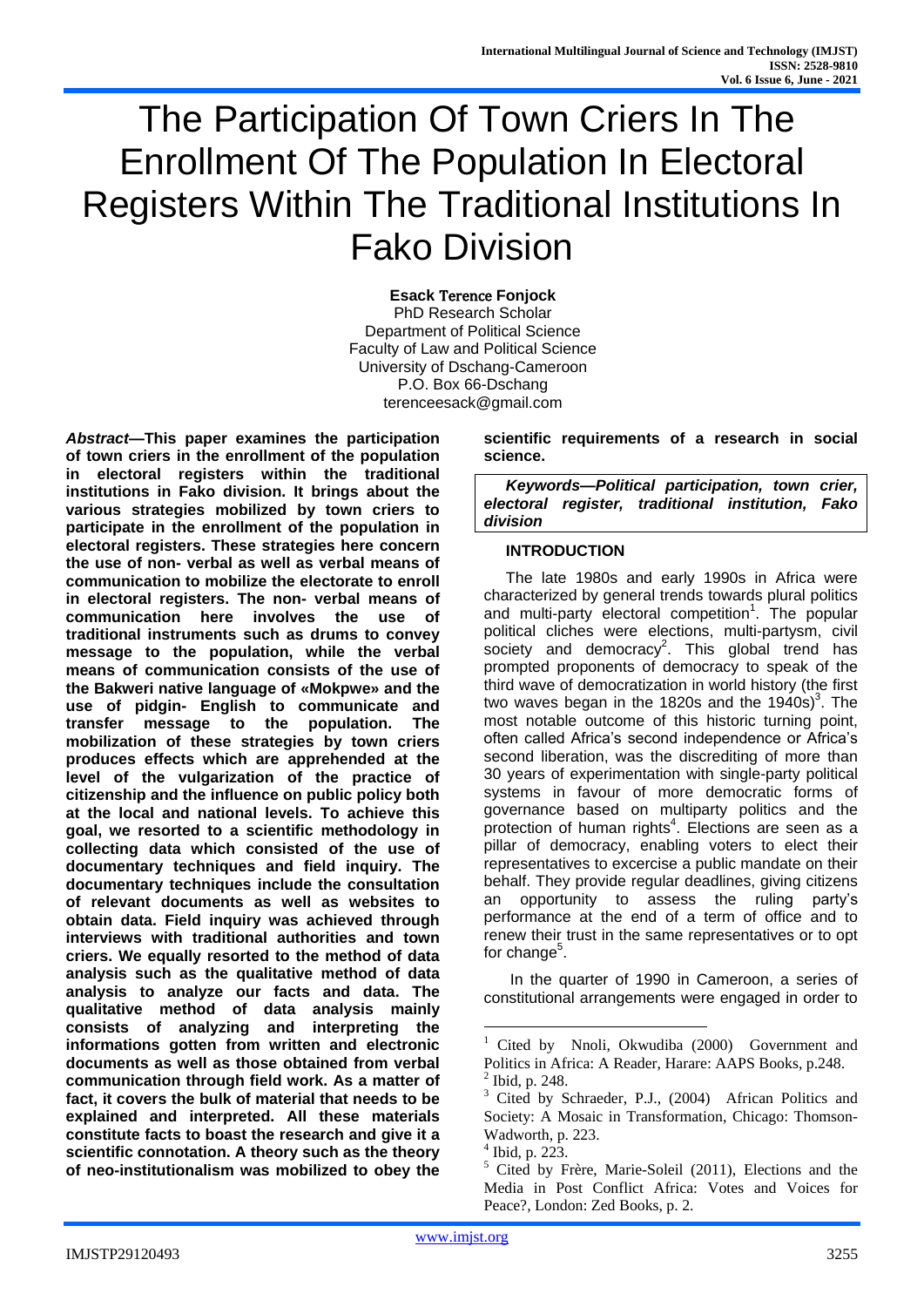institutionalize political liberalism and give it a legal backing. Thirty government bills were tabled in parliament for scrutiny<sup>6</sup>. Prominent items in the bill include multiparty politics, press freedom, freedom to form associations, the state of emergency and the abolition of the 1962 law on subversion. This is known as *«constitutional liberalism»* which encompasses the rule of law, separation of powers and the protection of basic liberties of speech, assembly, religion and property<sup>7</sup>. This wind of democratic change created a favourable condition for political competition through elections. These elections are characterized by citizen mobilization to enroll in electoral registers so as to be qualified to vote come election day. This mobilization is done by a series of forces, among which we have the town criers popularly known as palace messengers who play an active part in sensitizing the population to enroll in electoral registers and take part in elections. Within the traditional institutions in Fako division, which is our case study, town criers pârticipate in the enrollment of the population in electoral registers in view of qualifying them to take part in elections. To continue, it will be relevant for us to first all proceed with the clearification of concepts.

# **I-CONCEPTUAL CLARIFICATION**

As recommended by Emile Durkheim, «*The researcher must first of all define the things to which he is treating so as to make known of what it is and that he should know of what it is in question*» *8* . It is a mentalprocess by which fuzzy and imprecise constructs (concepts) and their constituent components are define in concrete and precise terms<sup>9</sup>. As such, it is relevant to define the following concepts:

# **A-POLITICAL PARTICIPATION**

Political participation can be defined as those actions of private citizens by which they seek to influence or support government and politics. It encompasses many activities used by citizens to influence the selection of political leaders or the policies they pursue which is derived through the freedom to speak out, assemble and associate; the ability to take part in the conduct of public affairs; and the opportunity to register as a candidate, to

campaign, to be elected and to hold office at all levels of government<sup>10</sup>.

## **B-TOWN CRIER**

A town crier is defined as a person who is employed by a town council to make public announcements in the streets<sup>11</sup>. Town criers have always been a veritable way of communicating in the past<sup>12</sup>. Town criers operate in many institutions, especially traditional institutions where they are vehicles of disseminating information coming from the palace by the traditional rulers to the population.

# **C-ELECTORAL REGISTER**

An electoral register is a list of names of all the people who are eligible to vote who have registered to do so<sup>13</sup>. The primary purpose of the voters' list is to confirm the individual's eligibility to vote in national or local elections<sup>14</sup>.

# **D-TRADITIONAL INSTITUTION**

According to Orji and Olali, traditional institutions refer to the indigenous political arrangements whereby leaders with proven track records are appointed and installed in line with the provisions of their native laws and  $customs<sup>15</sup>$ . By these traditional political institutions, we mean those traditional bodies whose authorities have the scope of enforcing law and order in the particular traditional society by making use only of those sanctions authorized by the customs and traditions of the people over whom the authority is exercised<sup>16</sup>.

# **E-ADMINISTRATIVE DESCRIPTION OF FAKO DIVISION**

Fako Division is found in the South West Region of Cameroon and has as head quarter Limbe. Administratively, Fako Division is made up of seven sub-divisions namely: Buea, Limbe 1, Limbe 2, Limbe 3, Muyuka, Tiko and West Coast and also of seven Municipal Councils led by a Mayor elected by the population. The seven councils correspond to the seven sub-divisions respectively.The division is also made up of chiefdoms following the prescriptions of the 1977 Decree on the Organization of chiefdoms into First class chiefdoms which are three in number, Second class chiefdoms which are nine in number

<sup>16</sup> Cited by Aletum, T.M., op.cit, p. 200.

1

<sup>&</sup>lt;sup>6</sup> Fru, Nobert (2011), Political Participation in the North West Region of Cameroon. Thesis submitted for the award of a PhD in Political Science, University of Yaounde II Soa, p. 224.

 $<sup>7</sup>$  Ibid.</sup>

<sup>8</sup> Durkheim, Emile cited by Grawitz, Madeleine, (1996), Méthodes des Sciences Sociales, Paris: 10ème edition, Dalloz, p. 345. (My translation).

<sup>9</sup> Bhattacherje,Anol (2012) Social Science Research: Principles, Methods, and Practices, Scholar

Commons: USF, p. 35. Available at [http://scholarcommons.usf.edu/cgi/viewcontent.cgi?article=](http://scholarcommons.usf.edu/cgi/viewcontent.cgi?article=1002&content=oa%20textbooks)  $1002$ &content=oa textbooks accessed on the  $14<sup>th</sup>$  August 2016.

 $10$  Available online at [www.eisa.org](http://www.eisa.org/) accessed on July 17, 2016.

 $\frac{11}{12}$  [www.wikipedia.orga](http://www.wikipedia.org/)ccessed on the 15/01/2020.

The Traditional ways of communication. See [www.vtpass.com](http://www.vtpass.com/) accessed on the 19/01/2020.

<sup>&</sup>lt;sup>13</sup> Collin, P.H., (2004), Dictionary of Politics and Government, 3rd edition, London: Blumsbury, p. 84.

<sup>&</sup>lt;sup>14</sup> Voter Registration. Se[ehttp://aceproject.org](http://aceproject.org/) accessed on the 08/ 02/ 2020.

<sup>15</sup> Orji and Olali cited by Ihemeje, Godwin C. (2019) «Traditional Rulers, Electoral Process, and Nigeria's Fourth Republic: Exploring Relevance. In Advances in Politics and Economic, Vol. 2, No. 1, P. 5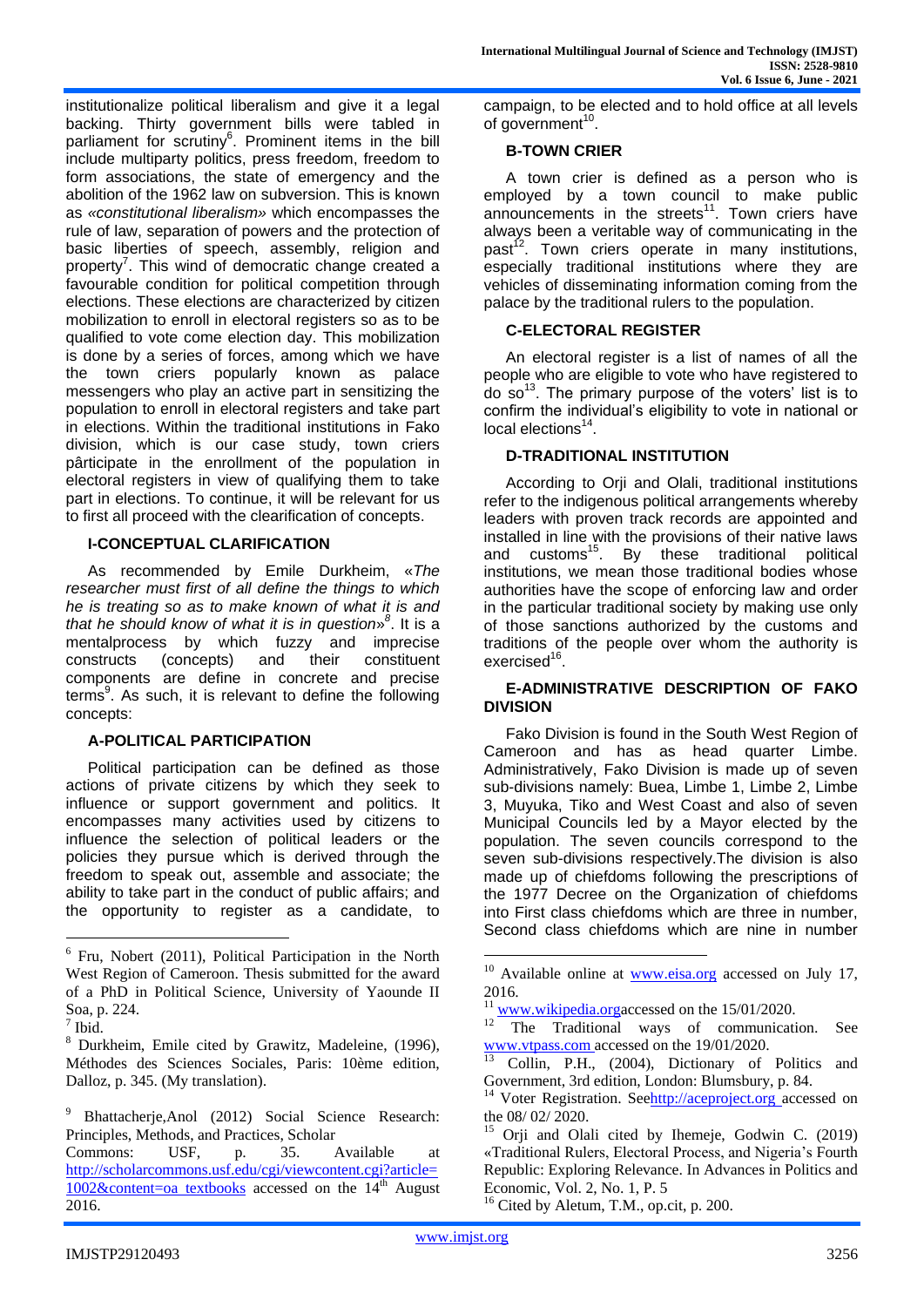and Third class chiefdoms which are one hundred in number, making a total of one hundred and twelve (112) chiefdoms in the division each headed by a traditional authority<sup>17</sup>.

## **II-PROBLEM STATEMENT**

The problem statement constitutes an important step in any scientific research in social sciences. According to Pierre Bourdieu, Jean Claude Chamboredon and Jean Claude Passeron:

«*A research object so partial and fragmented as it may be can only be defined and constructed depending on a theoretical problematic permiting to submit to a systematic question the aspects of reality put in question by the question proper to it* » *18* .<br>.

In the field of social science, the research work is oriented towards the solution of a problem or to seek of a question which constitutes the first step of a research process<sup>19</sup>. The 1990 wind of democratization that blew across the African continent in general and Cameroon in particular, not excluding Fako division brough about significant and profound changes in the electoral process by rendering it more pluralistic and competitive. This competitive and pluralistic nature of the electoral process was characterized by the activities of several mobilization agents with the aim of mobilizing the population to enroll in electoral registers. Among these agents of mobilization of the population , we have the town criers who play an important part in the enrollment of the population in electoral registers within the traditional institutions in Fako division. They constitute a potential source of information and mobilization of the population in a variety of issues and precisely the enrollment of the population in electoral registers. From this perspective, the problem statement of this article is centered around the following questions:

How do town criers participate in the enrollment of the population in electoral registers within the traditional institutions in Fako division and what are the effects of this participation?

#### **III-HYPOTHESIS**

The hypothesis constitutes the second step in a research in social sciences. It how ever constitutes a tentative solution of a problem. According to Bar and Scates:

« *A hypoyhesis is a statement temporarily accepted as true in the light of what is, at the time,* 

*known about a phenomena, and it is employed as a basis for action in the search for new truth, when the hypothesis is fully established, it may take the form of facts, principles and theories* » 20 .

The hypothesis of this article is as follows:

The town criers participate in the enrollment of the population in electoral registers within the traditional institutions in Fako division by mobilizing a variety of strategies; however, this participation produces a number of effects.

## **III-METHODOLOGY**

In every scientific work and research, it is important to follow a particular methodology so as to avoid all forms of speculations and imagination. Research is a careful investigation or inquiry specifically through a search for new facts in any branch of knowledge $^{21}$ .

Research methodology is a contextual framework for research, a coherent and logical scheme based on views, beliefs and values that guide the choice researchers or other users make $^{22}$ . The aspects with respect to this involves The techni techniques of data collection and method of data analysis.

# **A-TECHNIQUES OF DATA COLLECTION**

The techniques here include documentary techniques and field inquiry. According to Anol Bhattacherjee:

« *Research design is a comprehensive plan for datacollection in an empirical researchprojects»*<sup>23</sup> .

## **a-DOCUMENTARY TECHNIQUES**

With respect to this technique, we resorted to written and electronic sources. For written sources, a series of textbooks, articles and thesis were exploited to this effect. For electronic sources, a series of websites were consulted to collect relevant information for the enrichment of this work.

#### **b-FIELD STUDY OR INQUIRY**

The technique of field study to which we gave priority in the collection of information was interview. According to Amir B. Marvasti:

«*one of the most elementary forms of data collection is an interview which involves asking people questions and receiving answers from them* » *24* . In the course of this work, we conducted interviews with some town criers working in the palace who drilled us

 $\overline{\phantom{a}}$ 

<sup>17</sup> <https://fr.wikipedia.org/wiki/Fako> accessed on June 9, 2017.

<sup>&</sup>lt;sup>18</sup> Bourdieu, P., Chamboredon J.C and Passeron J.C , (eds), (1983) , Le métier de sociologue : préalable épistémologique, Paris : Mouton, p. 54. (My translation).

Sing, Y. k (2006), Fundamentals of Research Methodology and Statistics, New Delhi: New Age International Publishers, p. 20.

<sup>&</sup>lt;sup>20</sup> Bar and Scates cited by Singh, Y. K, op.cit, p. 56.

<sup>21</sup> See [https://bbamantra.com](https://bbamantra.com/) accessed on the 18/12/2020

 $22 \nSee$  [https://en.m.wikipedia.org](https://en.m.wikipedia.org/) accessed on the 21/03/2021

 $23 \text{ Bhattacherjee}$ , Anol, op.cit, p. 35. Available at [http://scholarcommons.usf.edu/cgi/viewcontent.cgi?article=](http://scholarcommons.usf.edu/cgi/viewcontent.cgi?article=1002&content=oa%20textbooks)  $1002\&$ content=oa textbooks consulted on the  $22<sup>nd</sup>$  February 2016.

Marvasti, Amir B (2004), Qualitative Research in Sociology, London: Sage Publications, p. 14.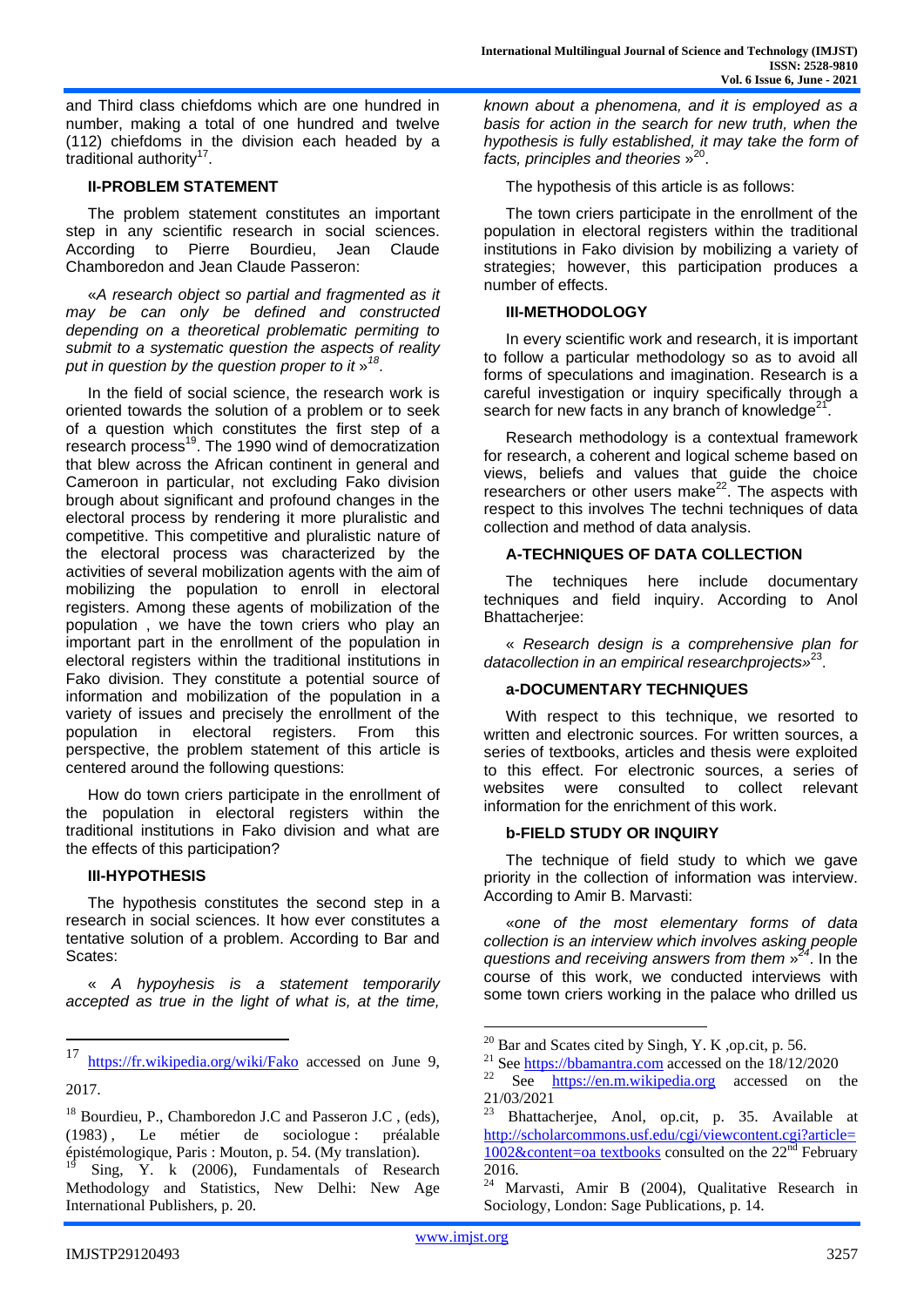on their activities. Other individuals were equally contacted for that purpose.

# **B-METHOD OF DATA ANALYSIS**

The method use here is the qualitative method of data analysis. Qualitative research provides detailed description and analysis of the quality, or the substance, of the human experience<sup>25</sup>. Thus, all the relevant information gotten from documents, from websites as well as verbal communications gotten from interviews conducted with town criers who serve in palaces in Fako division were were all analyzed.

# **C-THEORETICAL FRAME WORK**

They constitute explanations of a natural or social behavior, event or phenomenon. More formally, a scientific theory is a system of constructs (concepts) and propositions (relationships between those constructs) that collectively presents a logical, systematic, and coherent explanation of a phenomenon of interest within some assumptions and boundary conditions $^{26}$ . The theory use to explain this work is the theory of Neo-institutionalism.

## **a-THE THEORY OF NEO-INSTITUTIONALISM**

Neo-institutional theory is one of the main theoretical perspectives used to understand organizational behaviour as situated in and infuenced by other organizations and wider social forces especially broader cultural rules and beliefs. Initial scholarship theorized and documented how the construction of broader cultural rules constituted actors and facilitated organizational isomorphism- the growing similarity of organizations in a field. Subsequently, the scope of the theory was expanded to account for the transformation and change of institutions, as well as the heterogeneity of actors and practices in fields. This has spawned new stands of theorizing such as that related to the institutional logics perspective. While neo-institutional theory is most closely informed by ideas and debates in sociology and management, it also draws from cognitive and social psychology, anthropology, political science and economics<sup>27</sup>.

This theory is use in this article to explain the participation of town criers in the enrollment of the population in electoral registers in the traditional institutions in Fako division as an insitution operating in an environment base on rules and values set up by the way of doing things (cogniticve rules) which has become the normal routine. This is observed through the way town criers proceed in mobilizing the population to enroll in electoral registers, notably through the use of instruments such as drums and whisles and the language which they use in their communication with the population.

## **1-THE MOBILIZATION OF A VARIETY OF STRATEGIES BY TOWN CRIERS TO PARTICIPATE IN THE ENROLLMENT OF THE POPULATION IN ELECTORAL REGISTERS IN THE TRADITIONAL INSTITUTIONS IN FAKO DIVISION**

These strategies can be apprehended in the resort to Non- verbal means of communication and verbal means of communication.

## **i-THE RESORT TO NON- VERBAL MEANS OF COMMUNICATION**

Non- verbal communication is the process of conveying meaning without the use of words either written or spoken<sup>28</sup>. Non- verbal communication includes, speed, tone and volume of voice, gestures and facial expressions, body posture, stance, and proximity to the listener, eye movements and contact, and dress and appearance<sup>29</sup>. Within the traditional institutions in Fako division, town criers use instruments to communicate with the population. These instruments consist of drums, flutes and whistles. From antiquity, man has used all sorts of objects to convey meaning as a means of staying in social relations with other humans<sup>30</sup>. These objects function as surveillance of the environment, transmission of the social heritage from one generation to the next and as forms of entertainment<sup>31</sup>. Among these means of conveying meaning is the drum which seems to speak a proxy language that is close to the verbal language $32$ . The town crier usually moves around the community either blowing whistle or hitting a drum calling on the population to mobilize for an event. This event can be a cultural event or community labor. It equally consists of political events such as the electoral process. This bears a double effect on the community both at the collective and individual level as follows:

« *Collectively, drum language fosters social relations as it leads to affiliation, affection and affinity among people of the same cultural group. Individually, it fosters self- concept, confirmation of self, reduction of uncertainty and what Burgoon and Ruffiner in Human Communication call impression management or creating proper image of ourselves*» 33 .

## **ii- RESORT TO A VARIETY OF VERBAL MEANS OF COMMUNICATION BY TOWN CRIERS**

Apart from using instruments to convey messages in order to mobilize the community to enroll in electoral registers, town criers within the traditional

 $\overline{\phantom{a}}$ 

 $\overline{a}$ 

<sup>25</sup> Marvasti, Amir B., op.cit, p. 7.

 $\frac{26}{27}$  Bhattacherjee, Anol, op.cit, p. 25.

See [www.oxfordbibliographies.com](http://www.oxfordbibliographies.com/) accessed on November 24 2019.

<sup>&</sup>lt;sup>28</sup> Non-Verbal Communication. [www.businessjargonscom](http://www.businessjargonscom/) accessed on the 20/01/2020.

<sup>29</sup> Non- verbal communication. See [www.businessdictionary.com](http://www.businessdictionary.com/) accessed on the 20/01/2020.

 $30$  Ima Usen, Emmanuel (2014) « Surrogate Language in the African Novel: A tool for Rural Development. Research on Humanities and Social Sciences, V. 4, No. 23.

 $31$  Ibid.

 $32$  Ibid.

<sup>&</sup>lt;sup>33</sup> Cited by Ima Usen, Emmanuel, op.cit, p. 75.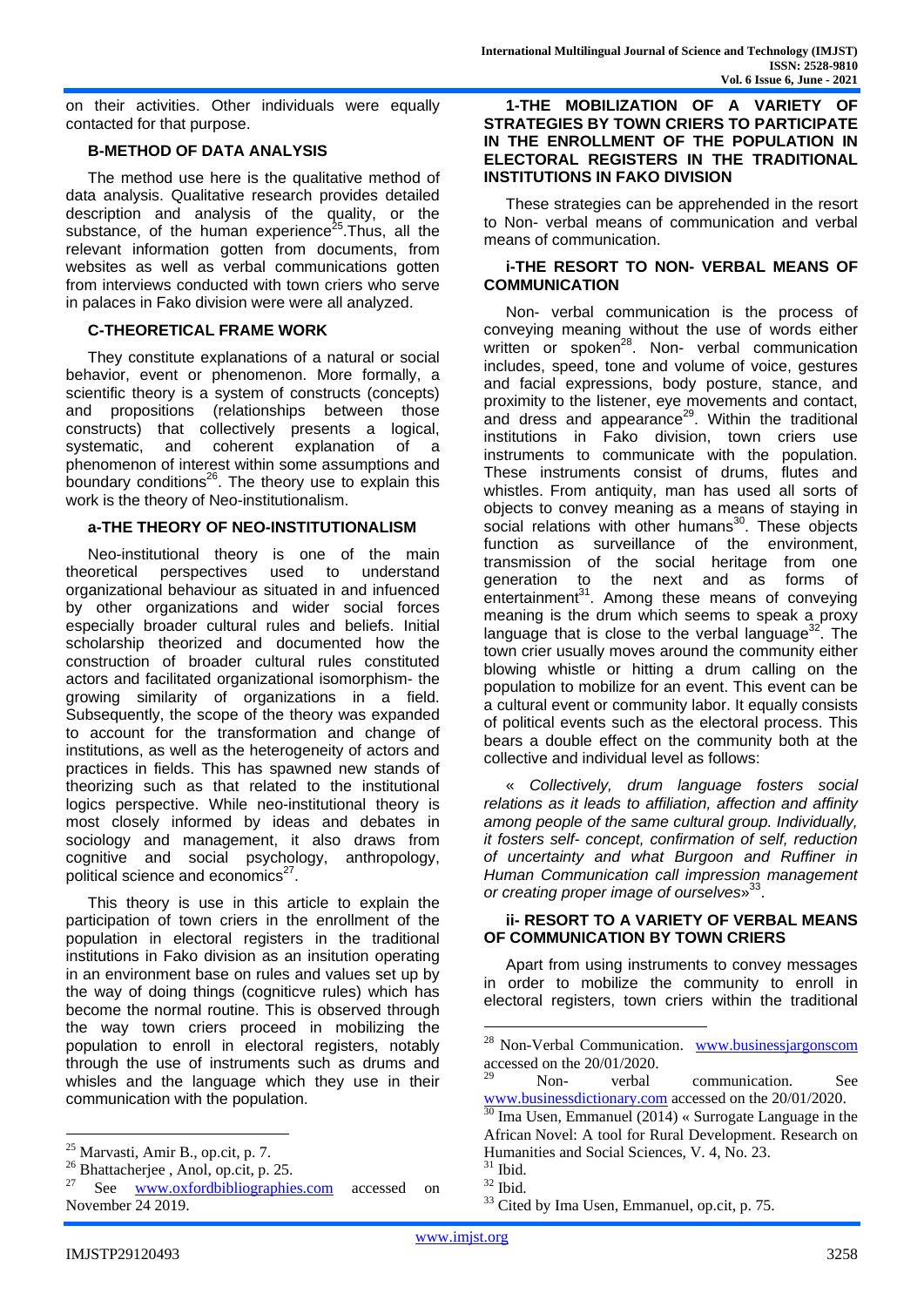institutions in Fako division use languages to pass out their information to the population. During periods of voter's registration, most people get information from them concerning the date and place to register themselves. That is why Chief Ikome Philipp Mokwa of Wokeka village in Buea sub division thinks that:

« *The two popular languages used by town criers to mobilize the population to enroll in electoral registers are «Mokpwe» which is the native Bakweri language and pidgin-English spoken by almost*  everybody<sup>»<sup>34</sup>.</sup>

## **i-THE USE OF THE BAKWERI VERNACULAR LANGUAGE (MOKPWE) TO COMMUNICATE WITH THE COMMUNITY**

A vernacular language is the native language of a specific population living within the country $35$ . The word vernacular originates from the latin word vernaculus, meaning native or indigenous<sup>36</sup>. Within the traditional institutions in Fako division, the indigenous language spoken is the «*Mokpwe*» language which is an important tool of communication among the people of the Bakweri community. Language is an important instrument of socialization and fosters solidarity among people of the same ethnic group. The use of the vernacular/native language by town criers to participate in the enrollment of the population in electoral registers is very effective in rural areas with a very low rate of scholarization. More to that, using this language is a symbol of solidarity since it represents their culture and people, especially the Bakweri natives recognize themselves through this language.

#### **ii-THE USE OF PIDGIN- ENGLISH BY TOWN CRIERS TO MOBILIZE THE POPULATIONTO ENROLL IN ELECTORAL REGISTERS**

Pidgin- English is a simple form of a language which speakers of a different language use to communicate<sup>37</sup>. According to the American English dictionary, Pidgin- English is a mixed language, or jargon, incorporating the vocabulary of one or more languages with a very simplified form of the grammatical system of one of these and not used as the main language of any of its speakers<sup>38</sup>. In Cameroon in general and precisely within the traditional institutions in Fako division, Pidgin- English is widely spoken and is used as a means of interaction and communication among the various ethnic communities living in the division. Cameroon comprises of many small ethnic groups each with its own dialect, it is not surprising that a single language

should be chosen as a *« lingua franca »* to help in communicating between these diverse people<sup>39</sup>. Augustin Simo Bobda perceives it as the language of the common man<sup>40</sup>. This language is easily understood by the Fako indigenes as well as the member who come from other parts of the country and residing in the division. That is why Mola Peter a town crier in Great Soppo in Buea said that:

*«Pidgin-English is the only language that is highly understood in our community by the indigenes as well as other communities residing in our land. It is the language of everybody whether educated or not,*  young and old»<sup>41</sup>.

## **2-EFFECTS OF THE PARTICIPATION OF TOWN CRIERS IN THE ENROLLMENT OF THE POPULATION IN ELECTORAL REGISTERS WITHIN THE TRADITIONAL INSTITUTIONS IN FAKO DIVISION**

These effects can be apprehended in the aspects of the vulgarization of the practice of citizenship (the culture of participation) and the influence on public policy (both at the local and national levels).

# **i-THE VULGARIZATION OF THE PRACTICE OF CITIZENSHIP (THE CULTURE OF PARTICIPATION)**

Town criers are agents of dissemination of information in the community. Through their actions, they create a significant effect on the population in a variety of issues. With respect to the electoral process, more precisely the phase of enrollment in electoral registers, they are a means through which the population receive information concerning the electoral process, for example they communicate to the population regarding the date when Elections Cameroon (ELECAM) will visit the community for the purpose of enrollment of electors in electoral registers and equally on the requirements needed in order to qualify for the process of enrollment. The result of this call and sensitization of the town crier is that it influences the population to act in response to this call by registering in electoral registers so as to be qualified to vote during election proper. Enrollment in electoral registers is a condition to be fulfilled so as to qualify to vote. According to the 2012 electoral code of Cameroon:

« *Every person of Cameroonian nationality of either sex, who has reached the age of 20 (twenty) years, is registered on an electoral register and is free* 

 $\overline{a}$ 

1

<sup>&</sup>lt;sup>34</sup> Cited by Chief Philipp Mokwa of Wokeka village in an interview conducted on the 26/07/2019.

<sup>&</sup>lt;sup>35</sup> See [www.worldatlas.com](http://www.worldatlas.com/) assessed on the 22/01/2020.  $\frac{36}{37}$  Ibid.

Definition of pidgin-English. See [https://www.colinsdictionary.com](https://www.colinsdictionary.com/) accessed on the 14/03/2020. <sup>38</sup> Ibid.

<sup>39</sup> Mbuagbaw, Tambi E, Brain, Robert and Palmer, Robin (eds), (1987), A History of the Cameroon, UK: Longman House, p. 18.

<sup>40</sup> Simo Bobda, Augustin cited by Dibussi Tande (2006) « The politics of Pidgin-English in Cameroon ». [www.dibussi.com](http://www.dibussi.com/) accessed on the 25/01/2020.

Cited by Mola Peter in in an exchange in Great Soppo on the 21/11/2020.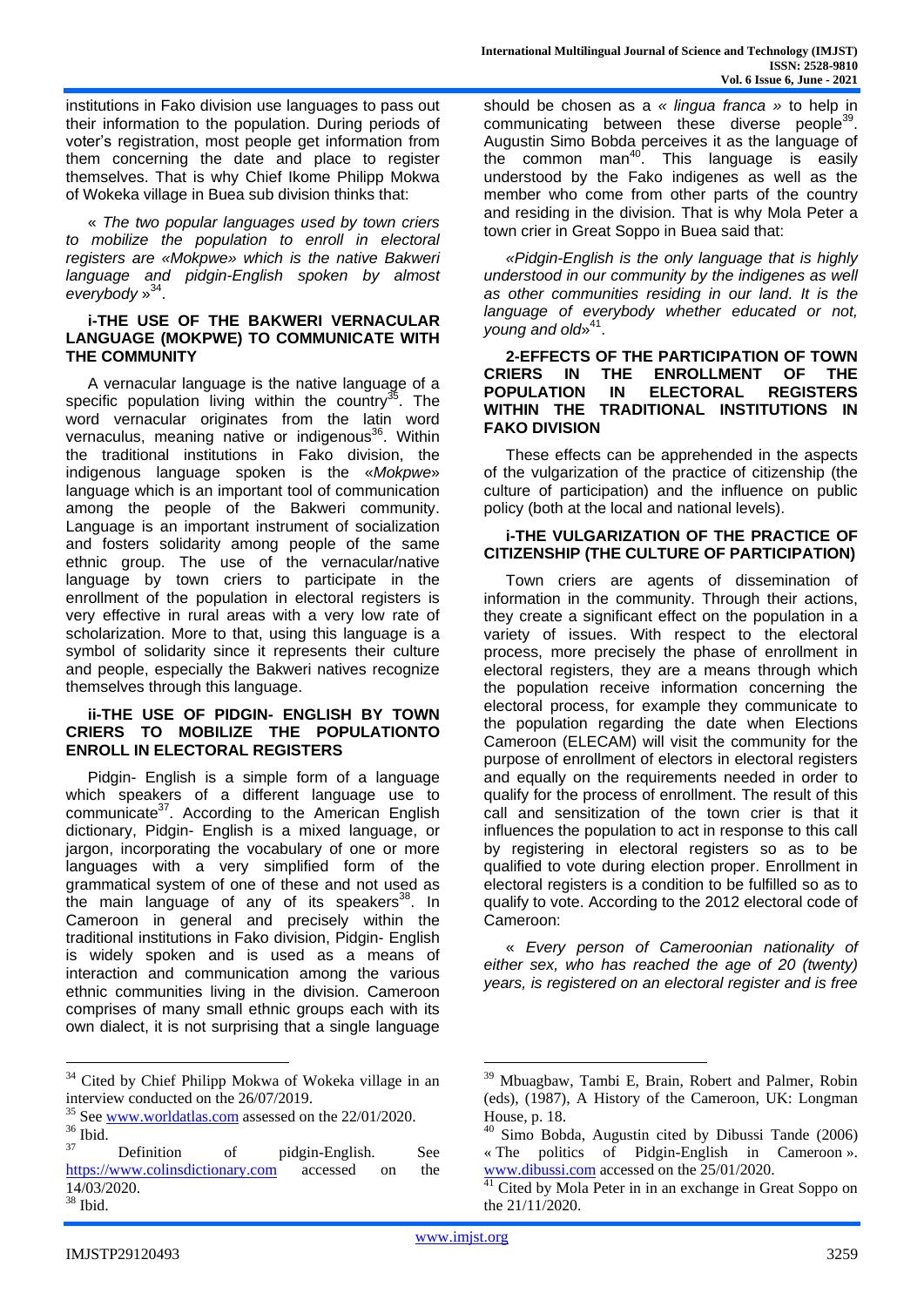*from all cases of disqualification provided for by law,*  shall be entitled to be an elector »<sup>4</sup> .

It is thus evident that the activities of town criers in view of mobilizing the population to enroll in electoral registers bring about a significant effect in shaping their minds towards the political and civic values of the Republic. The consequence of this is the action taken by the population in order to express these civic and political values which they have acquired from the sensitization tour made by the town criers.

## **ii-EFFECTS ON THE INFLUENCE OF PUBLIC POLICY (BOTH AT THE LOCAL AND NATIONAL LEVELS)**

There are a variety of definitions of public policies, from the classic concepts offered by political science to the more recent ones $43$ . The concept of public policy simply refers to political plans affecting the general good of all the population<sup>44</sup>. We all know that the main aim for people to enroll in electoral registers is to manifest their right to vote in elections. Free elections are one of the main forms of political participation of the citizen in democratic regimes. They are the mechanism through which citizens can express their judgments on the way government takes care of their interest, deciding on who will represent them and who will govern<sup>45</sup>. Pursuant of article 13 of the African Charter on Human and People's Rights (1981), every citizen has the right to participate freely in the government of his country, either directly or through their elected representatives<sup>46</sup>. This participation in the government is achieved through elections where the populations vote those who will speak and take actions on their interest. Dodzi Kokoroko in the following statement defines an election as:

« *The instrument of the designation of the governors and appears as a substitute to hazard and prediction of oracles, hereditory or co-optation; a viable alternative for autodesignation and a tool for the* 

*participation of citizens in the management of public affairs* » <sup>47</sup> .

## **CONCLUSION**

Putting an end to this article, the major issues discussed with respect to the participation of town criers in the enrollment of the population in electoral registers within the traditional institutions in Fako division consists of the moblization of a variety of strategies by town criers to participate in the enrollment of the population in electoral registers and the effects produced by such participation. These strategies rest on the use of symbols or better still non- verbal means of communication to with the population. This comprises of the use of local and traditional instruments to deliver messages to the population. With respect to the use of verbal means of communication, mention is made of the use of two languages, notably the vernacular language known as «*Mokpw*e» which is the language of the Bakweri people and pidgin-English which constitute important tools of communication within the traditional institutions in Fako division. These strategies as earlier mentioned produces effects at the level of the vulgariza of the practice of citizenship (the culture of participation) and equally influences public policy both at the local and national level.

It is however relevant to envisage future perspectives with respect to this article. Town criers despite the tremendous growth of modern form of communication still have a part to play in the mobilizing the community. They should be preserved and should equally adapt to the trends of modern society characterized by numerous changes and transformations in the social interractions between individuals.

# **REFERENCES**

-**Aletum Tabuwe, Michael**, Political Sociology, Yaounde: Patoh Publishers, 2001.

-**Schraeder, Peter J**, African Politics and Society: A Mosaic in Transformation, Chicago, Thomson-Wadworth, 2004.

-**Nnoli, Okwudiba**, Government and Politics in Africa: A Reader, Harare: AAPS Books, 2000

-**Frère, Marie-Soleil** , Elections and the Media in Post Conflict Africa: Votes and Voices for Peace?, London: Zed Books, 2011.

-**Mbuagbaw, Tambi E, Brain, Robert and Palmer, Robin** (eds), A History of the Cameroon, UK : Longman House, 1987.

-**Fru, Nobert**, Political Participation in the North West Region of Cameroon. Thesis submitted for the award of a PhD in Political Science, University of Yaoundé II Soa, 2011.

-

<sup>&</sup>lt;sup>42</sup> See to this effect the 2012 electoral code of the Republic of Cameroon.

<sup>&</sup>lt;sup>43</sup>Almeida, Azevedo and Gomez, Richardo- Correa (2018), « The process of public policy: literature review, heoretical reflections and suggestions for future research, In cad. EBAPE.BR ? V. 16, No. 3, p. 445. See [https://www.scielo.br/pdf/cebape/v16n3/en\\_1679-3951](https://www.scielo.br/pdf/cebape/v16n3/en_1679-3951-cebape-16-03) [cebape-16-03a](https://www.scielo.br/pdf/cebape/v16n3/en_1679-3951-cebape-16-03)ssessed on the 09/06/2020.

 $\frac{44}{44}$  Collin, P.H., op.cit, p. 197.

<sup>&</sup>lt;sup>45</sup> IESE and CMI (2010), Conference on the Electoral Processes, Liberation Movements and Democratic Change in Africa. A challenge for democracy: low turnout in Mozambique, Lesotho and Zambia, Luis de Brito Institute of social and Economic Studies, p. 1.

<sup>46</sup> Cited by Sango Ndeh, Martin (2011) « Election Cacophony in Cameroon: Reading the frustrations of the oppressed electorate1990- 2007, In Cameroon Journal of Democracy and Human Rights, p. 81.

<sup>47</sup> Cited by Koroko, Dzoki (2009), « Les élections disputées : Réussites échecs : In Pouvoirs- 129, p. 115.